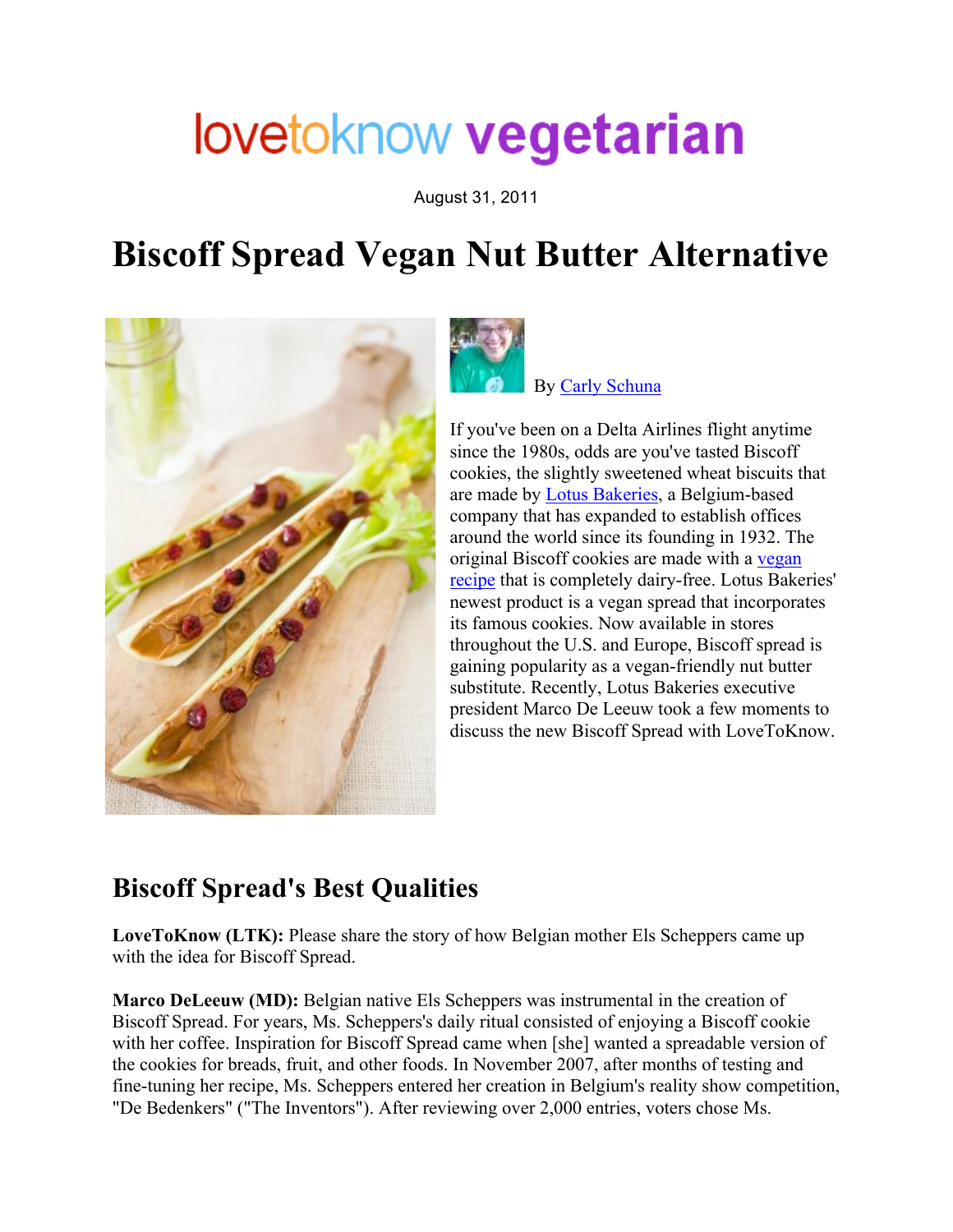Scheppers' creative cookie spread as a top finalist. Lotus Bakeries then worked with Ms. Scheppers to perfect the recipe. When first introduced in Belgium in 2008, Biscoff Spread sold out in just three hours.

LTK: What do you feel are the best qualities of the spread?

**MD:** Biscoff Spread is an all-natural product made without trans fats or butter. It was also crafted without nuts, making it a great alternative to peanut butter for people with nut allergies. The spread is low in both sugar and calories (less than 88 calories per serving) and can be used in a variety of ways-spread on toast or waffles, or used as a dip for baby carrots and sliced apples.

### **A Vegan Alternative**

LTK: Biscoff spread is a nut-free alternative to peanut butter that is suitable for vegetarians and vegans. How does it compare nutritionally to peanut butter?

**MD:** At only 88 calories per tablespoon, Biscoff Spread contains roughly the same number of calories per serving as peanut butter. It also contains a low level of sugar, at just five grams per serving, and zero trans fats. Biscoff Spread contains 0.5 grams of protein per serving.

**LTK:** As you refined the final recipe for the spread, was marketing to vegans on your mind? Did you have a goal of keeping the product dairy-free?

**MD:** We did not set out to produce the spread as a vegan item. However, most Lotus Bakeries products, including Biscoff Cookies, are vegan. The original recipe for Biscoff Cookies was developed in 1932 and it has since remained a priority to uphold that original recipe. The original formula Els used to create Biscoff Spread utilized only vegetable-based ingredients, and Lotus Bakeries stayed as true to her original recipe as possible.

**LTK:** In Europe, the reception for Biscoff Spread has been very positive. How do you intend to get the word out about the product in the U.S.?

**MD:** Biscoff's popularity in the US began to "take off" in the 1980s when the caramelized cookies were served on Delta Airlines flights. Since then, Biscoff has attracted a rather large U.S. following.

To promote the spread, we've worked with both regional and national media outlets to tell Biscoff's unique story. Additionally, we've initiated sampling programs with influential bloggers and food media, organized various contests and giveaways in the online and blogger community, and developed recipes using Biscoff Spread.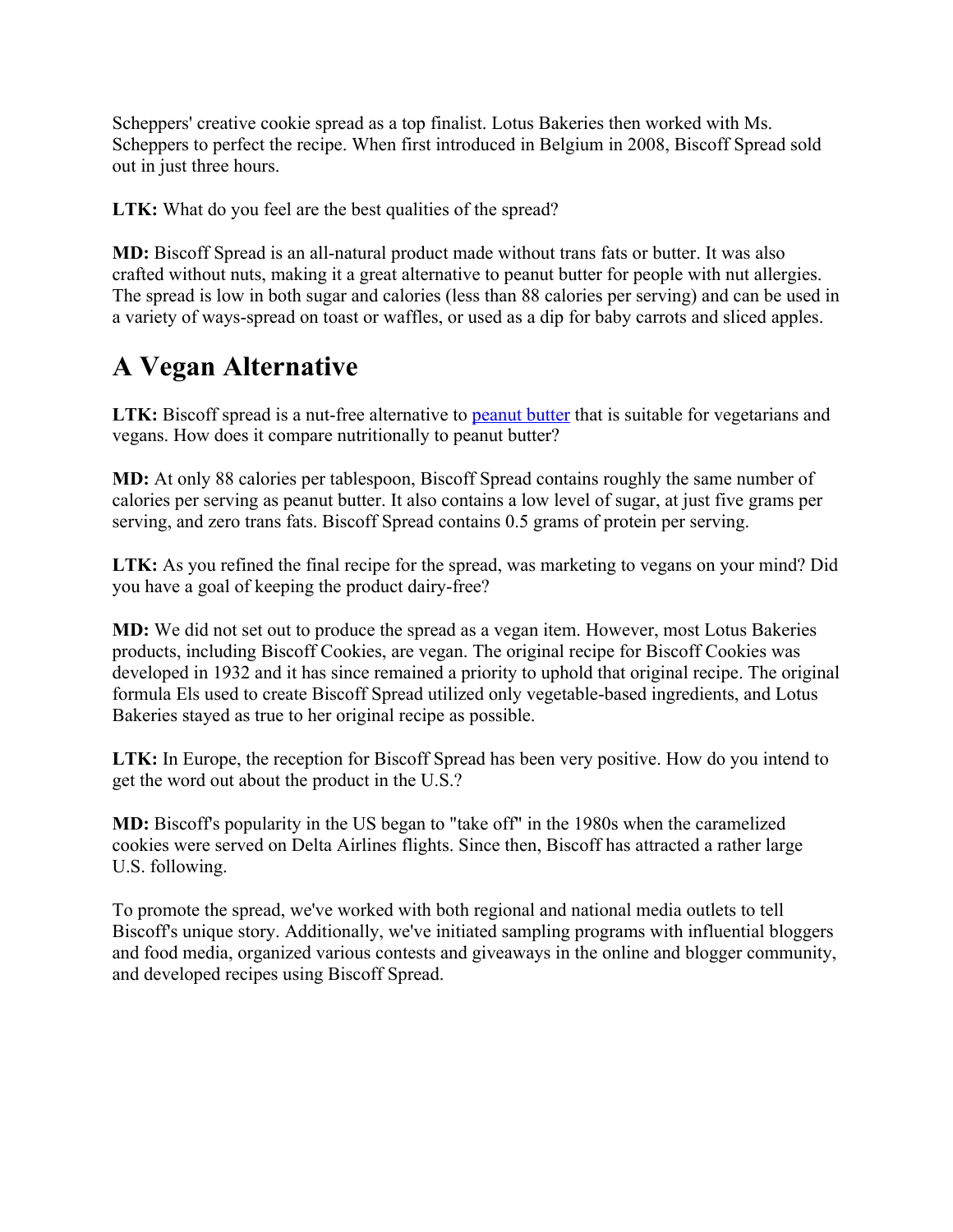## **Biscoff Recipes**

**LTK:** The spread has a sweeter taste than peanut butter, which makes it ideal for desserts. Would you recommend baking with it?

**MD:** Absolutely! In fact, we've created several new recipes using the spread we'd like to share. See below!

#### **Biscoff Cream Cheese Icing**



Use the icing with carrot cake, red velvet cake, or plain yellow cake.

- 1/2 c. Biscoff Spread
- 1 8-oz. block reduced-fat cream cheese (Neufchatel), softened
- 1/2 c. powdered sugar
- 1/2 tsp. vanilla extract

Beat Biscoff Spread, cream cheese, powdered sugar, and vanilla with a hand mixer until smooth. Frost cupcakes or cake with the mixture; store any leftovers in the refrigerator. Makes enough to frost a dozen cupcakes or an eight-inch, two-layer cake.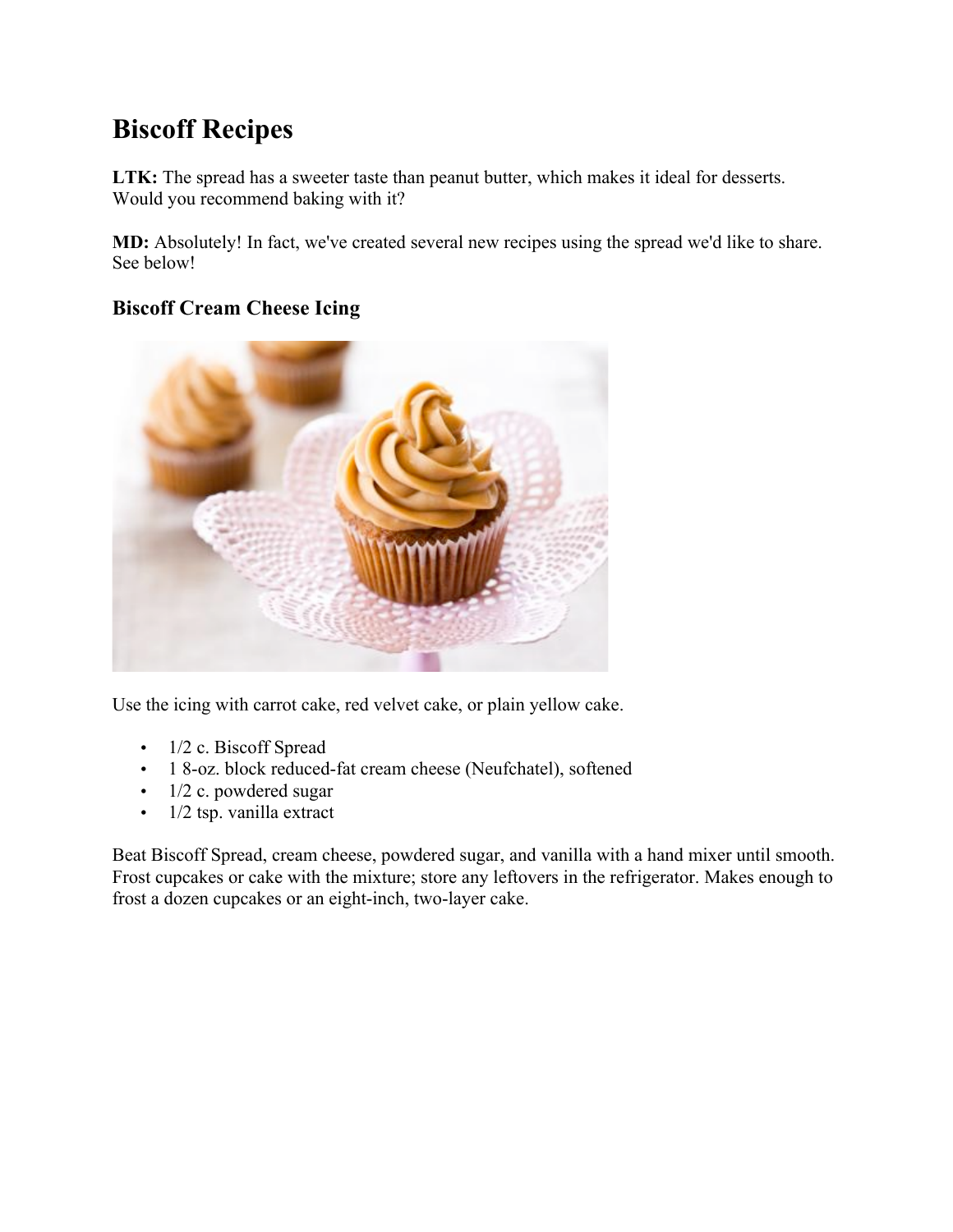#### **Biscoff Pumpkin Pie**

This pie has an extra hint of sweetness and additional depth of flavor.



- Pastry for a 10-inch deep-dish pie shell
- 1/2 c. Biscoff Spread
- $1/2$  c. sugar
- $\cdot$  2 eggs
- 1 15-oz. can solid pack pumpkin
- 1 12-oz. can evaporated milk
- 1 tsp. cinnamon
- $\cdot$  1/2 tsp. ground ginger
- $\cdot$  1/4 tsp. nutmeg
- Biscoff Whipped Cream (see below)

Heat oven to 425 degrees Fahrenheit. Line a 10-inch deep-dish pie plate or quiche dish with the pastry. Whisk together Biscoff Spread, sugar, and eggs in a large bowl. Stir in the remaining ingredients; whisk well.

Bake the pie for 10 minutes, then reduce the oven temperature to 350 degrees Fahrenheit. Continue to bake the pie for 35 to 40 minutes or until the center is set. Cool the pie on a wire rack for at least two hours before serving at room temperature or chilled.

#### **Biscoff Whipped Cream**

With a hand mixer in a small bowl, whip  $1/4$  cup Biscoff Spread and  $1/4$  cup whipping cream. Set aside and clean the beaters. In a medium bowl, whip 1/2 cup whipping cream until soft peaks form. Gradually whip in the Biscoff Spread mixture until stiff peaks form. Refrigerate the topping until serving time. Makes about 1 3/4 cups.